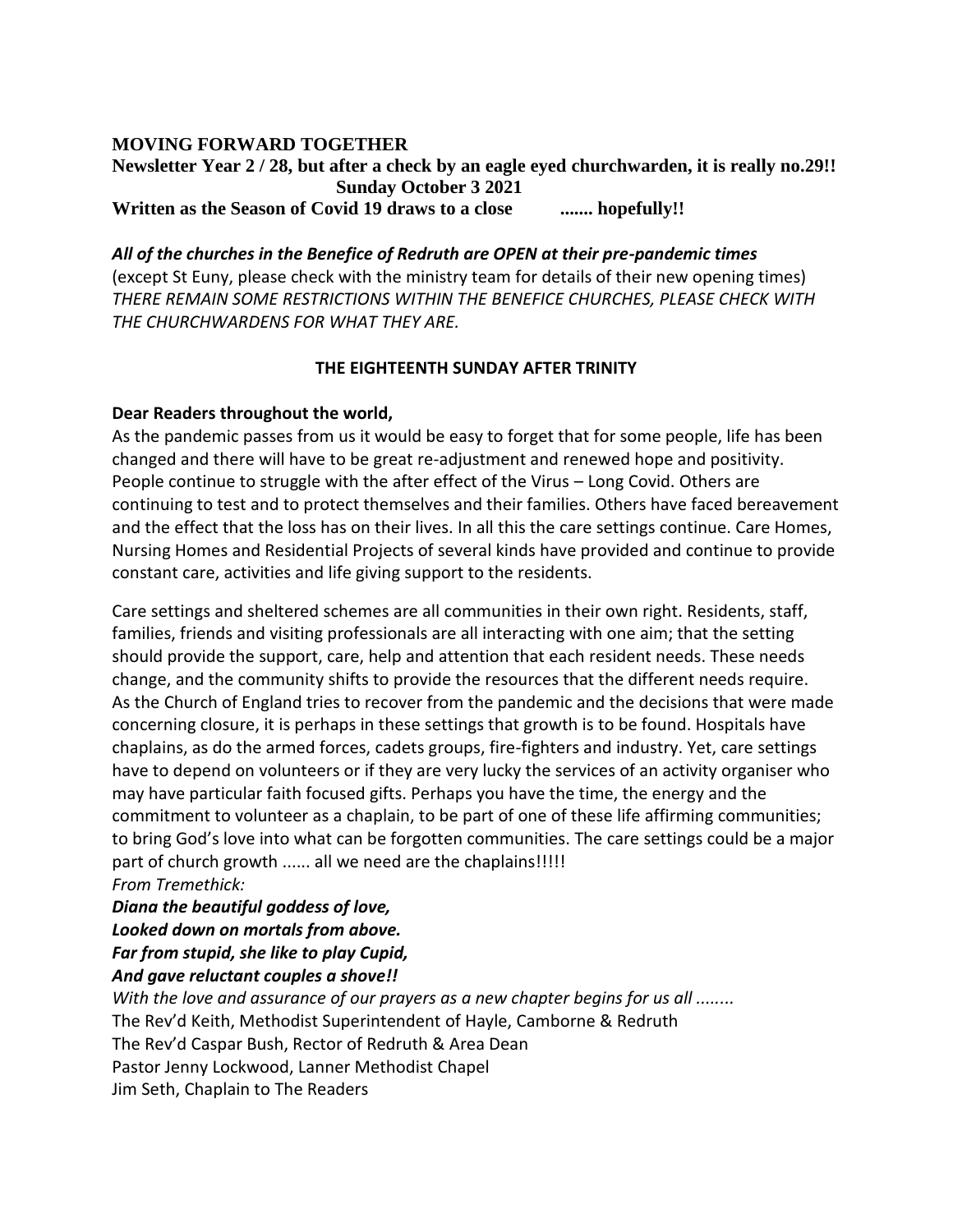#### **THE GOSPEL READING FOR TODAY: Luke 12 vv1 - 12**

This passage often makes people anxious. The thought of everything you have ever said or thought being broadcast fills most of us with dread. Mind you the waiting and watching crowd will be si busy worrying about their own faults that they wont bother to listen to yours. BUT, seriously, the reading is about double standards, saying one thing and doing another. It is about what people might think or do if you stand up for peace, justice and God's love for all. It is about having the courage to challenge accepted rules and traditions which, even without realising it put people onto the edge. At the heart of the reading is trust, trust in God's love for you, for the world, for the church as it struggles to find a new direction which will include all people equally.

#### **THIS WEEK THE ANGLICAN CALENDAR REMEMBERS:**

**MONDAY OCTOBER 4 Francis of Assisi Friar Deacon Founder 1226**  Francis was born in Asissi in central Italy in 1181. His father was a cloth merchant who traded in France. It was expected that Francis would succeed his father in the cloth trade. This was not to be. Francis was imprisoned following a local battle and he found his vocation whilst in prison. He cared the the poor, especially those with leprosy, and tried to restore disused churches. Whilst praying in the church of St Damian, Francis heard his call: *"go and repair my church, which you can see is falling down".* Others came to join him in this work and they followed a rule if poverty, remembering that Jesus himself lived amongst the poor. Two years before his death, Francis received the stigmata, the marks of the cross on his own body.

**WEDNESDAY OCTOBER 6 William Tyndale Translator Reformation Martyr 1536** Born in 1494 in Gloucestershire William studied at Oxford and later at Cambridge. He longed to translate the Scriptures from Greek into modern English, but was forbidden by the Bishop of London. William moved to Hamburg in 1524 and never returned to England. His translation arrived in England in 1524 and was seen as subversive. He continued to write other theological works. He opposed King Henry VIII's divorce and following plots and betrayals William Tyndale was tried and found guilty of treason. He died a martyr on this in 1536 his last words being: *"Lord, open the King of England's eyes"*

**SATURDAY OCTOBER 9 Denys Bishop of Paris and his companions Martyrs 250**  Denys, also known as Dionysius, was born in Italy at the beginning of the third century and was sent to France, then Gaul, with five other bishops. On reaching Paris they established a church tombs and the area became the burial place for French monarchs. Denys has long been seen as the patron saint of France.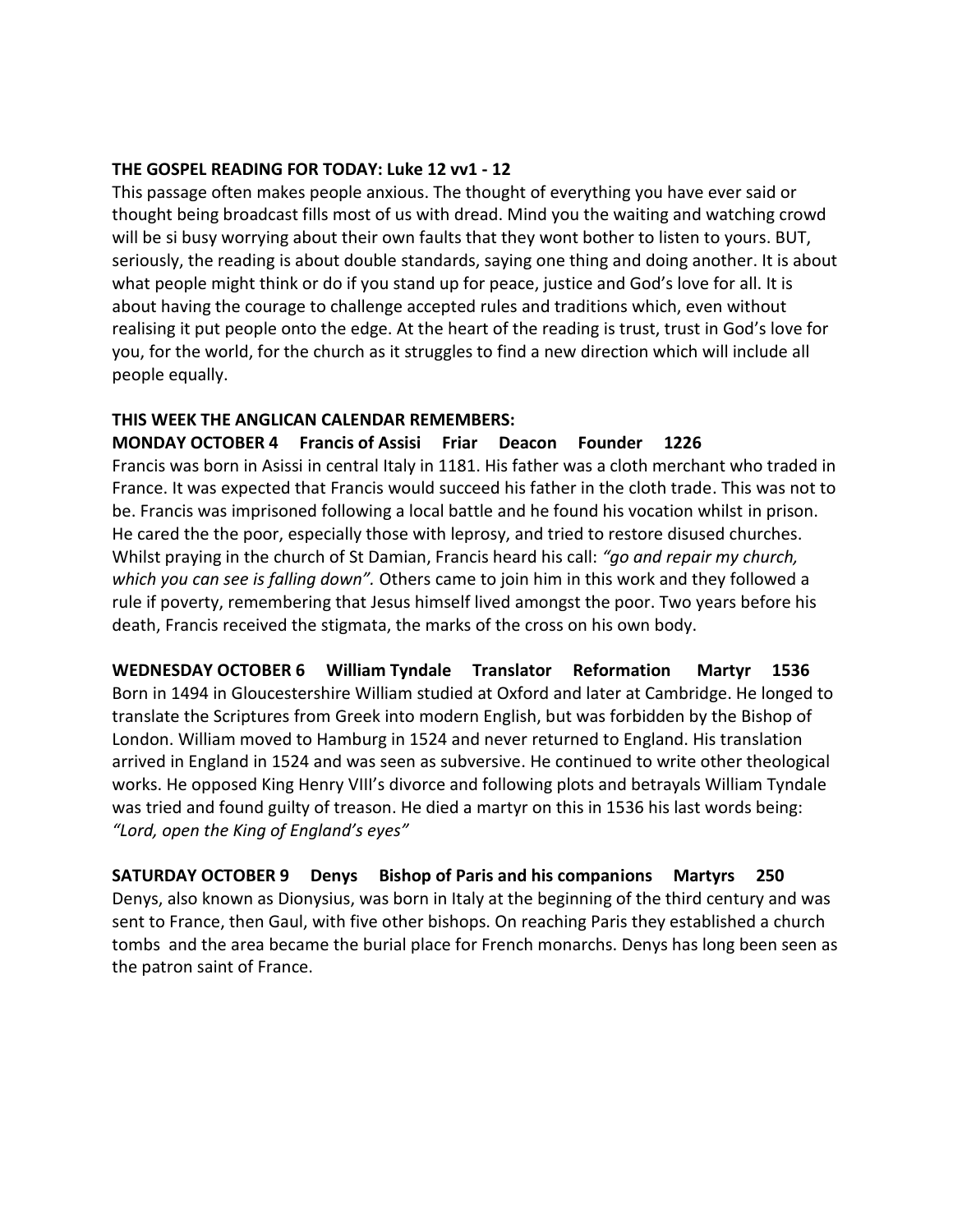#### **PRAYERS FOR THE WEEK**

#### **SUNDAY OCTOBER 3:** *The eighteenth Sunday after Trinity*

"I commend you to God and to the word of his grace that is able to build you up and give you your inheritance" Acts 20 vv32

## **PRAY FOR THOSE WHO GO OUT TO DANGEROUS AND DIFFICULT PLACES WITH THE LIGHT OF GOD'S LOVE**

**MONDAY OCTOBER 4: Francis of Assisi Friar Deacon Founder 1226** "Prayer with fasting is good, but better is almsgiving with righteousness" Tobit 12 vv8 **PRAY FOR THOSE WHOSE LIVES ARE BOUND UP WITH CHARITIES** 

#### **TUESDAY OCTOBER 5**

"In the following night, the Lord appeared to Paul and said: "Keep up your courage" Acts 23 vv11

**PRAY FOR THOSE WHO ARE IN PRISON AND THOSE WHO WATCH OVER THEM**

**WEDNESDAY OCTOBER 6 William Tyndale Translator Reformation Martyr 1536**  "If the Lord does not build the house, those who do, labour in vain. If the Lord does not guard the city, those that help watch over it do so in vain"

**PRAY FOR AUTHORS, POETS, PLAYWRIGHTS, JOURNALISTS, AND ALL FOR WHOM THE WRITTEN WORD IS IMPORTANT**

## **THURSDAY OCTOBER 7**

"How can you fail to realise that his kindness leads you to repentance" Romans 2 vv4 **PRAY FOR THOSE WHO DEPEND ON OTHERS FOR STABILITY IN THEIR OWN LIVES**

## **FRIDAY OCTOBER 8**

"Raphael said: "Bless God, when I was with you, I was not acting on my own will, but by the will of God". Tobit 12 vv17 - 18

**PRAY FOR THOSE WHO HAVE BEEN AN ANGEL IN OUR LIFE AND WHO HAVE BROUGHT A MESSAGE OF GOD'S LOVE**

**SATURDAY OCTOBER 9: Denys Bishop of Paris and his companions Martyrs 250 "**Now that we have been justified by faith, we are at peace with God through our Lord Jesus Christ"

**PRAY FOR THOSE WHO STAND FOR THE JUSTICE AND PEACE OF GOD'S LOVE; PRAY ALSO FOR THE PEOPLE OF FRANCE**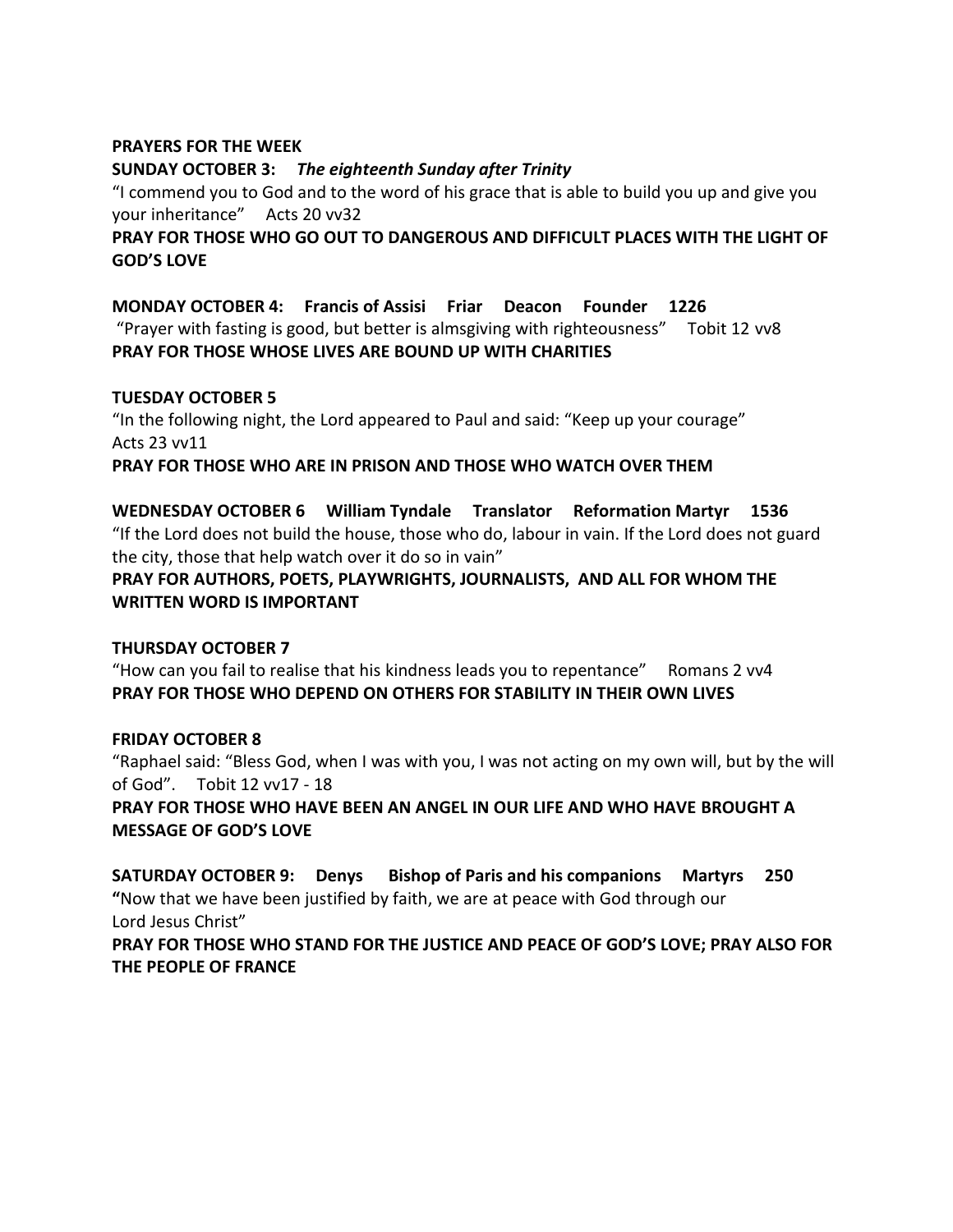#### **HOLY COMMUNION AT HOME**

Perhaps you are still receiving the Blessed Sacrament at home? Perhaps you are still zooming your Sunday Service week by week. No-one must do what they are not comfortable with, so this prayer may still be of use to you.The Redruth Benefice churches remain open for private prayer and weekday services of Holy Communion and now the Benefice churches are open as usual on a Sunday (check timings for St Euny). However you may well have taken the decision to STAY AT HOME. The following prayer will help you to receive the Sacrament at home when once you would have been in church, or even on zoom. A prayer is offered and bread is taken: *As the seed falls into the earth and dies to give life to the grain,*

*As the corn is cut and crushed to make flour, sAs the flour is baked and the yeast dies to give life to the dough. As the bread is broken and eaten to give life to the body. So Jesus, sitting with the disciples, took bread, broke it, and said:* **"This is my body broken for the world"** *Eat the bread and remember Jesus* May God bless you on your journey and keep you safe.

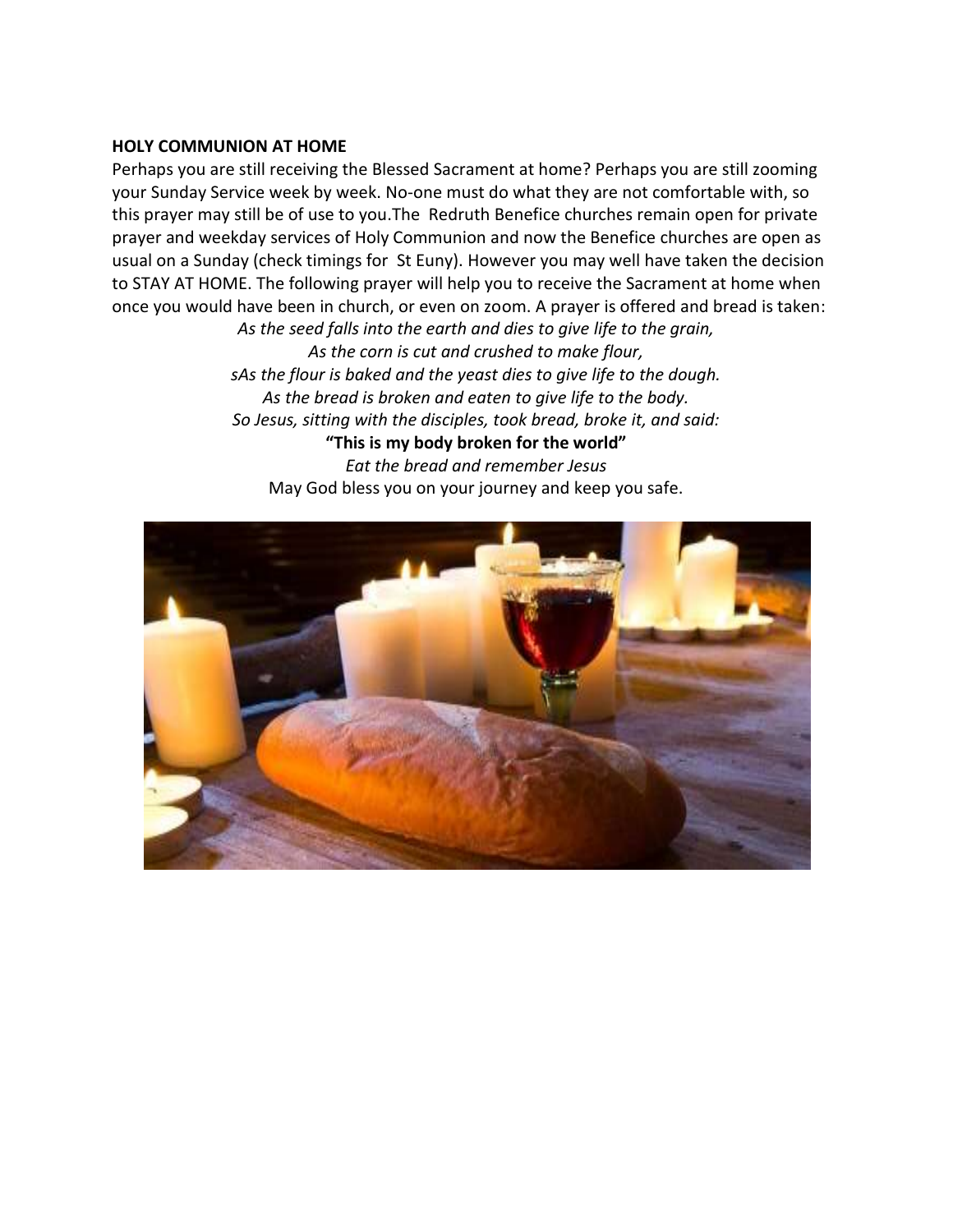## **FIRST SUNDAY EVENT**

## **THE NEXT EVENT WILL BE TODAY AT 6PM. Details of the venue and the charity are below.**

#### **Pencoys Church Harvest Picnic**

*The First Sunday Event for October is a Harvest Picnic in the Pencoys Hall at 6.00pm.*  **THIS IS HOW IT WORKS!!** 

- 1. Arrive at 6.00pm
- 2. Bring a picnic, whatever you would like to eat
- 3. Drinks provided
- 4. Harvest sing-a-long
- 5. Some prayers

6. The opportunity to contribute to a Harvest Charity: 'The Barnabas Trust' is a charity that FSEs has never supported. They support minority Christian groups who face persecution in such countries as *Afghanistan, Pakistan, Kazakhstan, Sudan ......* The Trust works in 57 countries. The money we collect at the Picnic could be spent like this:

*£3.00 – buys a sleeping mat in Nigeria,* 

*£16.00 buys 40kg. Of rice that will feed two families in Burma* 

*£20.00 buys a family food for a month in Pakistan* 

*£40.00 buys a goat for a family in the Cameroon* 

*£170.00 buys a type D oxygen cylinder in India*

# **LET'S SEE WHAT WE CAN BUY!!**

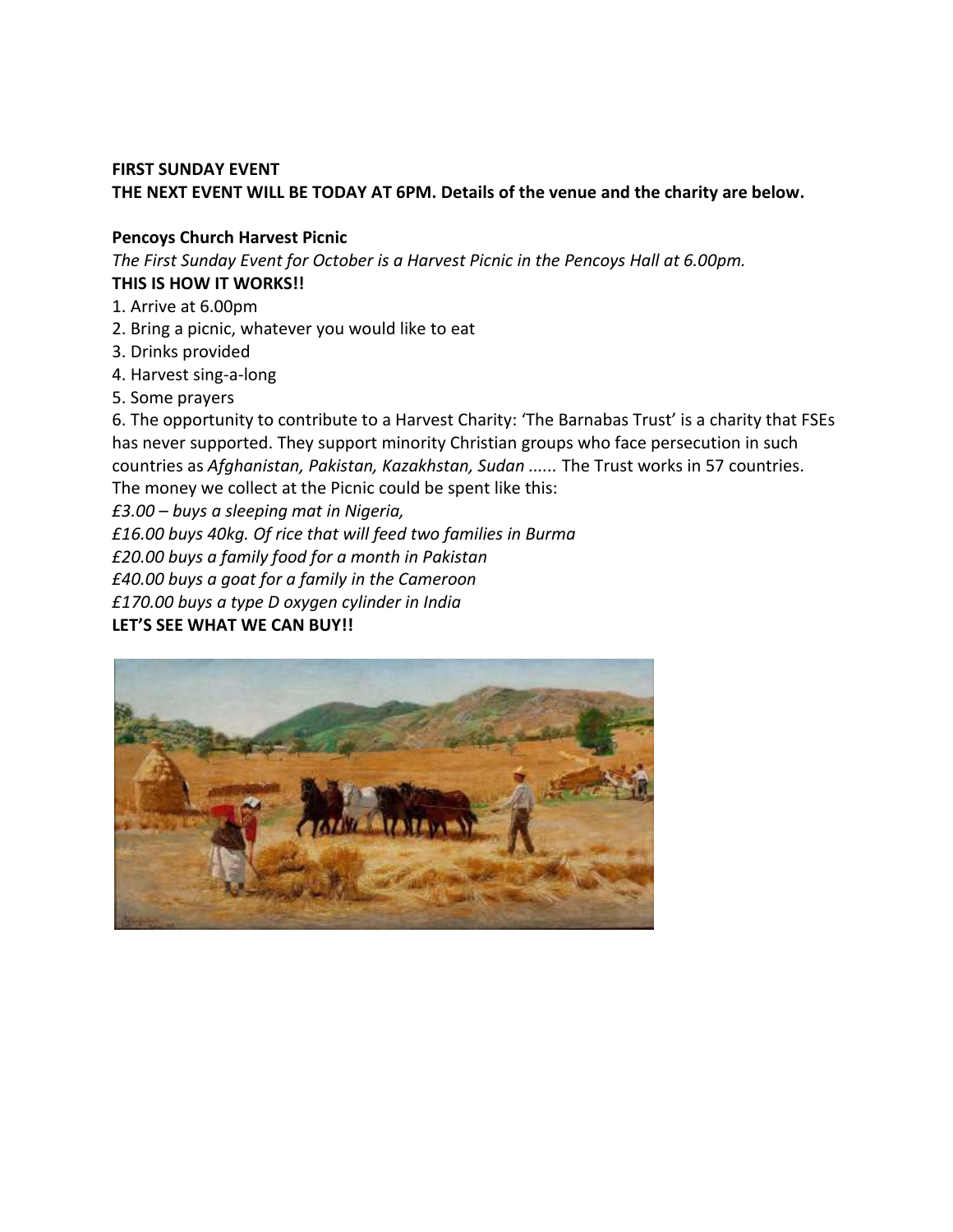#### **SUNDAY AT 6.00pm**

Still lighting your candle at 6.00pm each Sunday? If you are, THANKYOU. The list is updated regularly: This list goes all over the world and if you would like a name added, no matter where you are just let FP know at baptism66@gmail.com

IN NEED: Nigel, Olly, Morgan and all their family and friends, Peter & Maureen, Val., Mandy, Monica & Victor, Ian, Mist., Rose & Terry, Francis, Rex, Joy, Jamie, Marlene, Caroline & family, Mark Genower, Zoe, Isabelle & Andrew, Betty, Mother Shirley & Max, Baby Rosa, Rory and Liam in their grief and all of Tara's family

## *THOSE WHOSE JOURNEY IS OVER:*

*Jowan a young man, Caitlin a young woman, John a young man, Tara a young mother, Bev. who taught dance to so many* 



## **THOUGHTS FROM THE PANDEMIC**

*You have on your side something which force can never defeat – the truth* 

*Use whatever platform you have to call out injustice /* Amanda Koshi Mukwashi Director of Christian Aid

*If you are speaking the truth and if you are speaking out for justice, there are invisible guards around you, and angels protecting you /* Malala Yousafzai, Activist for Human Rights

*May our lives speak about the changes we desire to see in the world, May we speak about justice and open our hearts to the stranger, May we follow in the footsteps of Jesus and speak in your own knowledge for those who have no voice*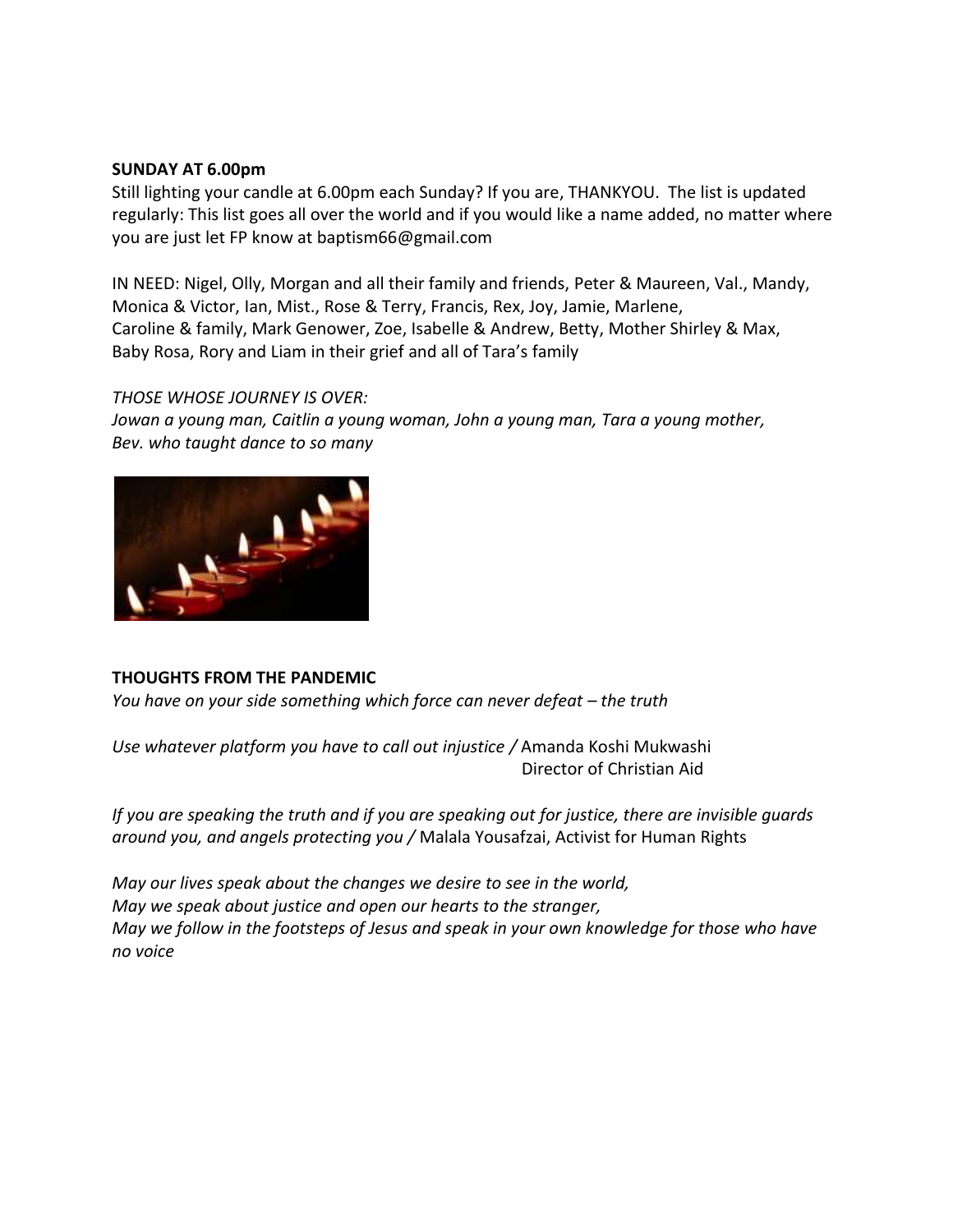## **SUPPORT OUR CHRIST THE KING / SOCK**

The Christchurch community thank you very much for your support and generosity which made SOCK1 such a success. £750.00 was raised to support the church into the future. **THANK YOU!!**

**SOCK2** takes place on SATURDAY OCTOBER 30 still at Christchurch, and still at 2pm – 4pm. The Church Council are meeting to decide on the attractions, so watch out for details.



## **DIARY DATES:**

SATURDAY OCTOBER 16 / Confirmation at Truro Cathedral, 6.00pm **HURRAH!!** TUESDAY OCTOBER 26 / Pencoys Church monthly tea party continues 2.00pm – 4.00pm SATURDAY OCTOBER 30 / SECOND Christchurch monthly gift day, 2.00pm – 4.00pm (SOCK) SUNDAY OCTOBER 31 / Treleigh Church Remembers, 3.30pm SUNDAY OCTOBER 31 / Monthly Pencoys Hall tea party, 4.00pm – 5.00pm MONDAY NOVEMBER 1 / Pencoys Church Remembers, 6.00pm on ALL SAINTS DAY THURSDAY NOVEMBER 4 / *'Living in love and faith'*, face to face begins, place and time TBC. SUNDAY NOVEMBER 7 / Christchurch Remembers, 6.00pm on a FIRST SUNDAY EVENT

SUNDAY NOVEMBER 14 / Remembrance Sunday

FRIDAY NOVEMBER 19 / Christchurch Patronal Dinner (restrictions permitting) 7.00pm SUNDAY NOVEMBER 21 / Christchurch Patronal Festival with Bishop Hugh and the baptism of Perran Knight-Bennett 3.00pm